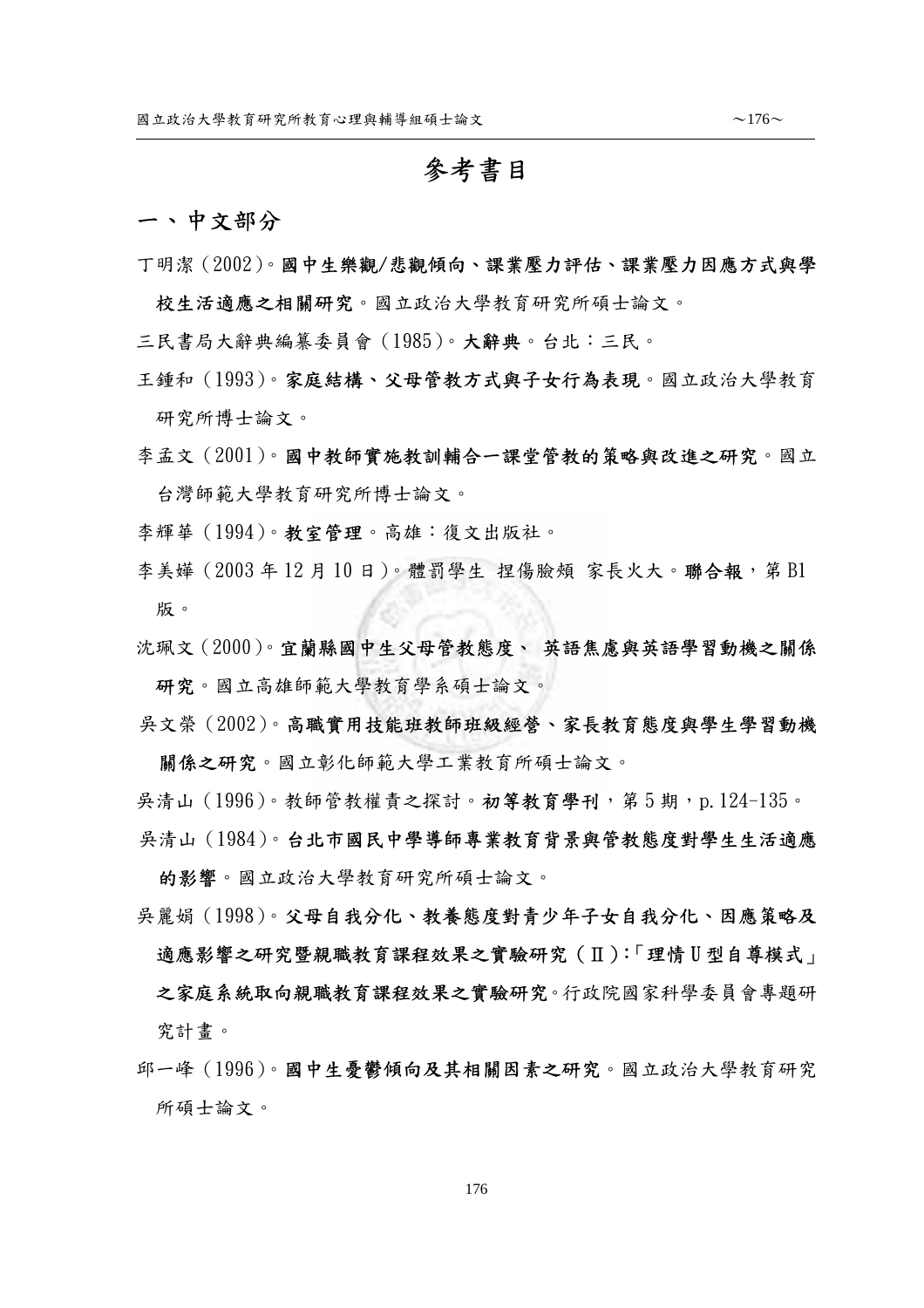邱皓政(2004)。量化研究與統計分析。台北:五南出版社。

- 林金悔(1977)。我國國小教師體罰態度與人格特質的關係。國立台灣師範大學 教育研究所集刊,第19期,p.399-482。
- 林孟皇(1995)。論教師的教育權與管教行為的合理界線。師說,第84期,p.9-23。 林進材(1992)。城郊地區國小高年級學生學校適應比較研究。國立台灣師範大 學教育研究所碩士論文。
- 林麗琴(1995)。國民小學教師領導型態與學生疏離感相關之研究。國立高雄師 範大學教育研究所碩士論文。
- 林清財(1990)。我國國民小學教師教育信念之相關研究。國立政治大學教育研 究所博士論文。
- 洪性榮(1998)。教師管教權 V.S. 學生人權。輔導通訊,第 53 期,p. 1-4。
- 洪臣宏、王榮祥(2004 年 1 月 3 日)。不滿管教 兒少學苑安置少年集體脫逃。
	- 自由時報,第 20 版。
- 徐麗湘(1993)。父母教養方式對幼兒認知性角色取替能力發展之影響研究。國 立台灣師範大學家政教育研究所碩士論文。
- 莊明貞(1985)。國中學生學校生活素質與學校適應行為的關係。國立台灣師範 大學教育研究所碩士論文。
- 莊燿隆(1998)。高雄市國小教師管教權力類型與班級氣氛關係之研究。國立台 中師範學院國民教育研究所碩士論文。
- 高琇芬(2001 年 6 月 15 日)。人本調查體罰七成學生內心的痛。文教報。2001 年 6 月 15 日, 取自 http://www.cdn.com.tw/live/2001/06/15/text/900615e1.htm 修淑芬 (2004年4月6日)。2 成 2 受罰生會恨。中時晚報。2004年4月1日,
- 取自 http://times.hinet.net/SpecialTopic/930401-child/5815546.htm
- 孫碧蓮(2001)。雙親家庭父親管教方式與子女行為表現之探討。國立政治大學 教育研究所碩士論文。

陳怡靜(2004 年 10 月 2 日)。毒打學生弘道女教師記過。蘋果日報。2004 年 10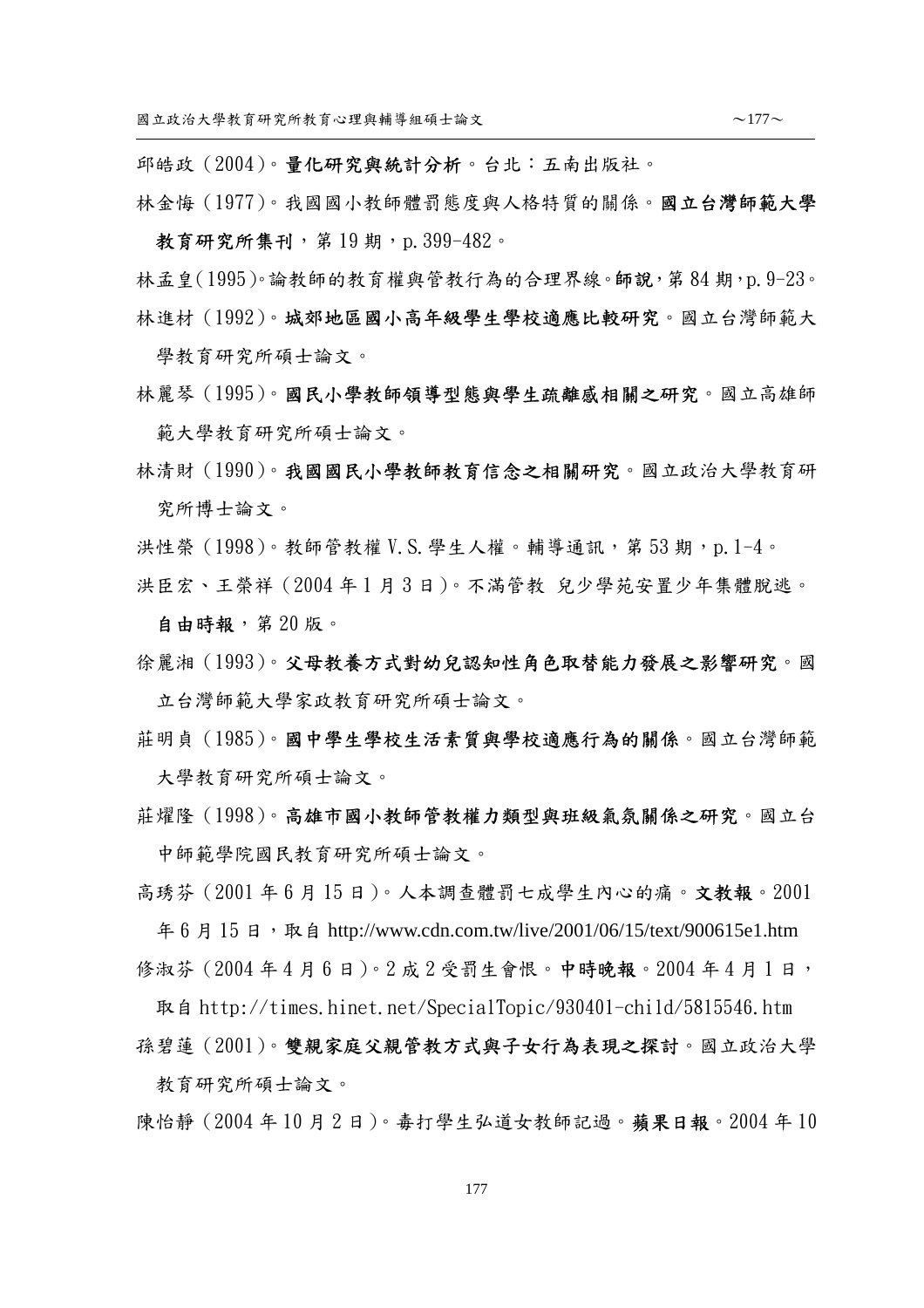月2日, 取自 http://www.appledaily.com.tw/

- 陳琦茂(2000)。少年父母教養知覺與親子衝突之研究-未犯罪與犯罪少年之比 較。國立中正大學犯罪防治研究所碩士論文。
- 陳榮華、林坤燦(1991)。國民中小學體罰問題之調查研究。師大學報,第 36 期, p.65-116。
- 教育部(2003)。教師法。

 $\overline{a}$ 

- 教育部(1997)。教師輔導與管教學生辦法。
- 許文耀、黃君瑜(2003)。青少年憂鬱量表編製研究。教育心理與研究,第二十 六期,p.167-190。
- 許瑞蘭(2001)。國中生依附關係、人際問題解決態度與學校生活適應之相關研 究。國立屏東師範學院教育心理與輔導研究所碩士論文。
- 馮莉雅(民 92)。數學性別刻板印象之調查研究。教育資料與研究,第五十期, P.64-72。
- 張志全(2002)。動機策略與電腦焦慮對國小六年級學生社會科網路學習動機的

影響。屏東師範學院教育科技研究所碩士論文。

- 張秀敏(2003)。學生行為管教的方法與策略。國教天地,152 期,p.8-19。
- 張春興(1997)。教育心理學。台北,東華出版社。
- 張春興(1995)。張氏心理學辭典。台北,東華出版社。
- 程佳英(2003年12月3日)。學生服裝不整 教師腳踹掀衣。中央日報,第14 版。
- 程炳林(1991)。激勵的學習策略之相關研究。國立政治大學教育研究所碩士論 文。
- 吳靜吉、程炳林(1992)。激勵的學習策略量表之修訂。測驗年刊,39,59-78。 黃金山(2002)。高職汽車科學生專業實習學習動機及學習行為對學習成效之影

響研究 : 以「臺灣中部地區」為例。國立彰化師範大學工業教育所碩士論文。 黃明珠(2001)。國民小學教師人權教育認知與管教行為之研究。國立屏東師範 學院國民教育研究所碩士論文。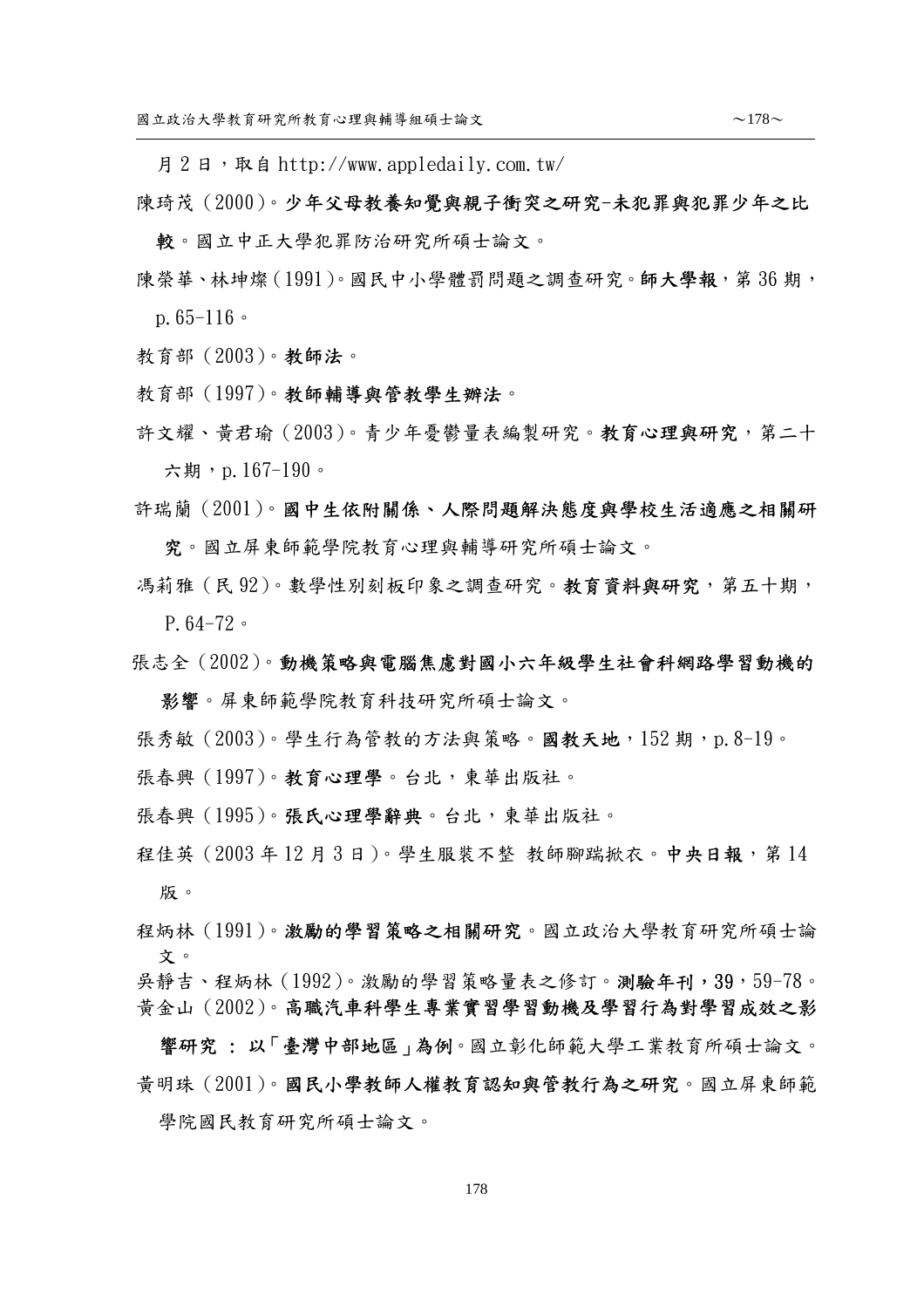- 黃姬芬(2001)。國小教師管教信念與管教行為相關之研究。國立台中師範學院 國民教育所碩士論文。
- 黃啟賓(2001)。校園暴力與偏差行為相關立論之探討。學生輔導雙月刊,73 期, p.110-121。
- 黃淑娟(2002)。原住民國中生的學習動機、學習策略與學業成就關係之研究。

國立彰化師範大學教育研究所碩士論文。

黃順利(2000)。國小教師權威性格、自我效能信念、學生行為信念與體罰態度

及行為之相關研究。國立台東師範學院教育研究所碩士論文。

楊國樞(1977)。影響中學生問題行為的學校因素。中研院民族研究所-社會變遷

中的青少年問題研究論文。

楊雅靜、吳嘉億(2004 年 10 月 2 日)。離譜教師罰學生含垃圾,衛生紙團枯葉 塞嘴,教局坦承教師不當。蘋果日報, 2004年10月2日,取自

http://www.appledaily.com.tw/template/twapple/

- 葉和滿(2001)。不同入學管道的高中的學習動機、學習策略與學業成就之研究。 國立彰化師範大學教育研究所碩士論文。
- 葉興華(1994)。國小級任教師班級管理問題之研究。國立台灣師範大學教育研 究所碩士論文。
- 歐陽教(1996)。體罰問題與學生管教。發表於師大教育研究中心所編之「春風

化雨,點石成金—面對學生管教問題」系列研討會論文集。P.87-109。 滕德政(民 91)。「柔弱應該是習自體育課?」運動文化的性別刻板印象—一個

國小班級躲避球運動之研究。台灣性學學刊,第八卷,第一期,P.52-72。 劉政宏(2002)。考試壓力、回饋方式對國小學生學習表現、自我價值及學習動

機之影響。國立台灣師範大學教育心理與輔導研究所碩士論文。

謝臥龍(民 86)。促進兩性平等,教育應扮演的角色。學生輔導雙月刊,48 期, P.50-57。

謝臥龍(民 87)。從兩性平權教育的觀點探討教學互動歷程中的性別偏見。教育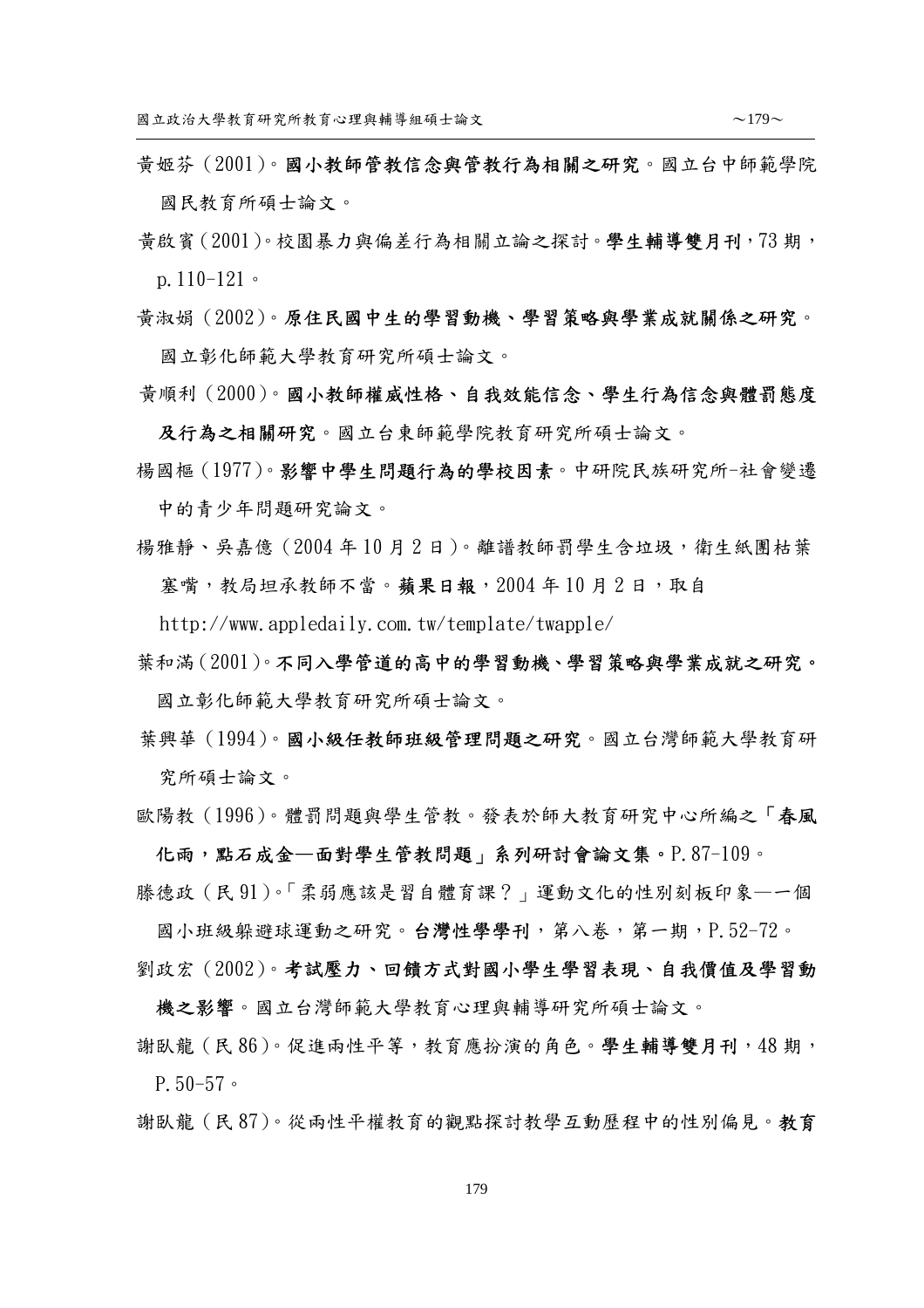謝臥龍、駱慧文、吳雅玲(民 88)。從性別平等的教育觀點來探討高雄地區國小 課堂中師生互動的關係。教育研究資訊,7(1),P57-80。

羅竹風主編(1997)。漢語大辭典。台北:東華。

## 二、西文部分:

 $\overline{a}$ 

Adorno, T. W.(1982). *The authoritarian personality*. New York: Norton.

Woolfolk, A. E. (2004). *Educational psychology. (9th ed.)*.Ohio State: Pearson.

- Bachar, E., Canetti , L., Bonne, O., DeNour, A. K. & Shalev, A. Y. (1997). Physical punishment and signs of mental distress in normal adolescents. *Adolescence* , 32(128),945-958.
- Blair, G.M., Simpson ,R.H.& Jones ,B.S.(1968). *Educational psychology*(*3th ed*).New York: Macmillan.
- Blair, G.M., Simpson ,R.H.& Jones ,B.S.(1975). *Educational psychology*(*4th ed.*)*.* New York: Macmillan.

Charles, C. M.(1999). *Building classroom discipline(6th ed )*. New York : Longman.

- Fraser, B.J., Anderson ,G.J.& Walberg ,H.J.(1982) *Assessment of learning environments :manual for learning environment inventory(LEI) and my class inventory(MCI)(ed.)*,Western Australian Institude of Technology.
- Hart, C.H., Dewolf ,D.M., Wozniak, P.,& Burts, D.C.(1992).Maternal and paternal disciplinary styles: Relations with preschoolers' playground behavior orientations and peer status .*Child Development*,63,.879-892.

*Longman dictionary of American english.*(1983).Hong Kong : Longman.

- Lowenstein, L.(1985). A sensible approach to corporal punishment. *Education Today*,34,33-42.
- Gila H.,(2003). Reaching gender equity in mathematics education. *The Educational Forum*, 67,204-214.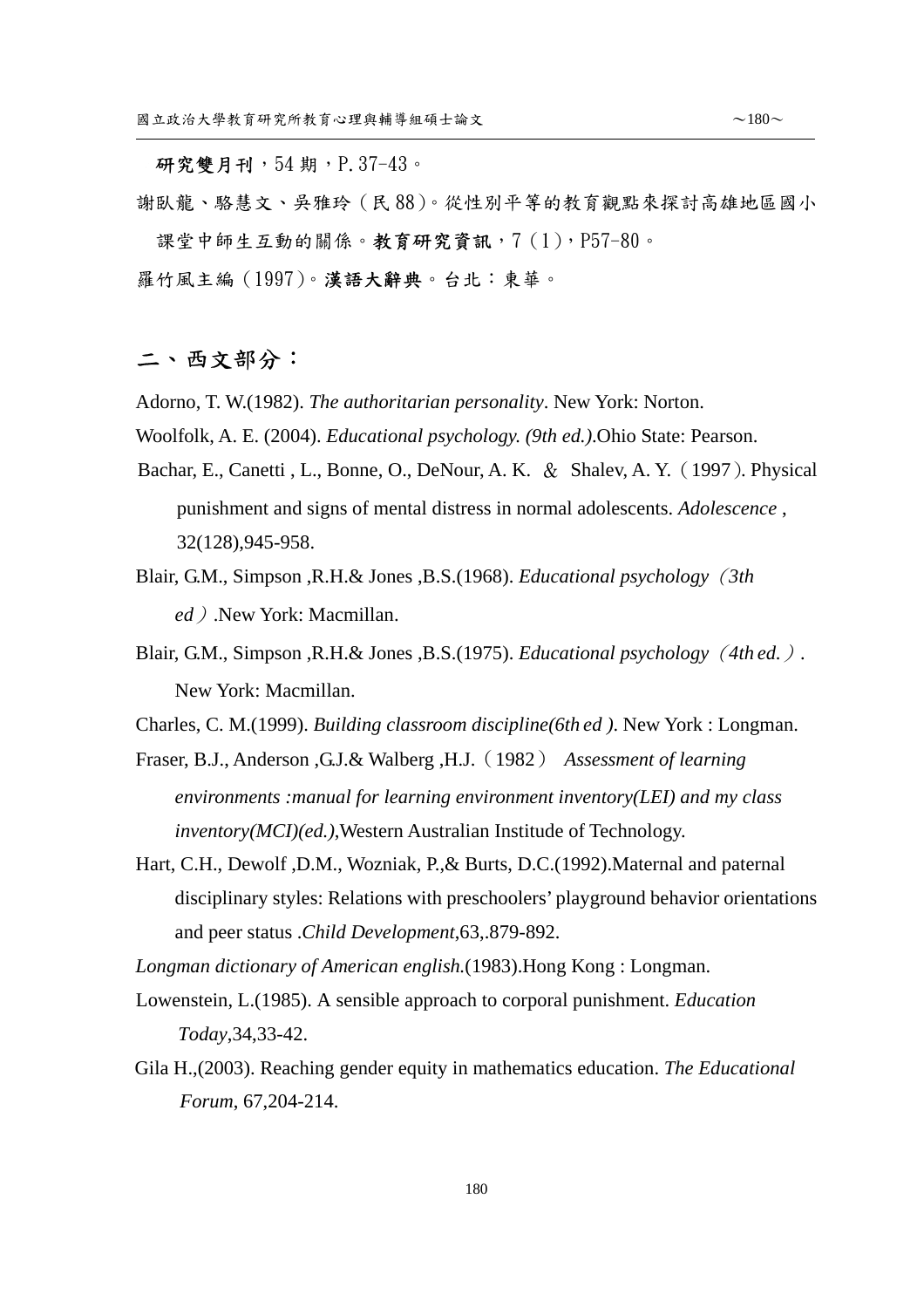- Maccoby , E .E .& Martin ,J.A.(1983). Socialization in the context of the family :Parent-child interaction .In P . H. Mussen (Ed.)*Handbook of child psychology*(vol.4,pp.1-102).New York :John Wiley & Sons.
- McKeachie , W.J., et al.(1987).*Teaching and learning in the college classroom.* MI: National Center for Research to Improve Postsecondary Teaching and Learning, Ann Arbdr.
- Moore, W.L.,Cooper, H.(1984). Correlation between teacher and student backgrounds and teacher perceptions of discipline problems and disciplinary techniques. *Discipline*,  $5(1)$ , 1-7.
- Parkay, F. W.& Conoley ,C. (1981). *Discipline in the schools :The relationship of educatiors' attitudes about corporal punishment to selected variables*. Paper presented at the Annual Meeting of the Southwest Educational Research Association, Texas, San Marcos.
- Pintrich, P. R. & De Groot, Elisabeth V. (1990). Motivational and self-regulated learning components of classroom academic performance. *Journal of Educational Psychology, 82(2)*, p33-40 .
- Pintrich, P.R. (1989). The dynamic interplay of student motivation and cognition in the college classroom . In C. Ames, & M. Maehr (Eds.), *Advances in motivation and achievement: Motivation enhancing environments(vol.6*,p.117~160).CT:JAI Press.
- Rose, T.U.(1984).Current uses of corporal punishment in American public schools. *Journal of Educational Psychology*,*76*,427-441.
- Simpson ,J.A.,& Weiner E.S.C(Eds.)(1989).*The Oxford English Dictionary*. Oxford: Clarendon Press.
- Solomon, D.(1996). *Teacher beliefs and practice in schools serving communities that differ in socioeconomic level*.(Eric Document Reproducation Service No.ED398174).
- Spelman , B.J.(1979). *Puil adaptation to secondary school publication*. Belfast: Northen Ireland Councile for Educational Research.